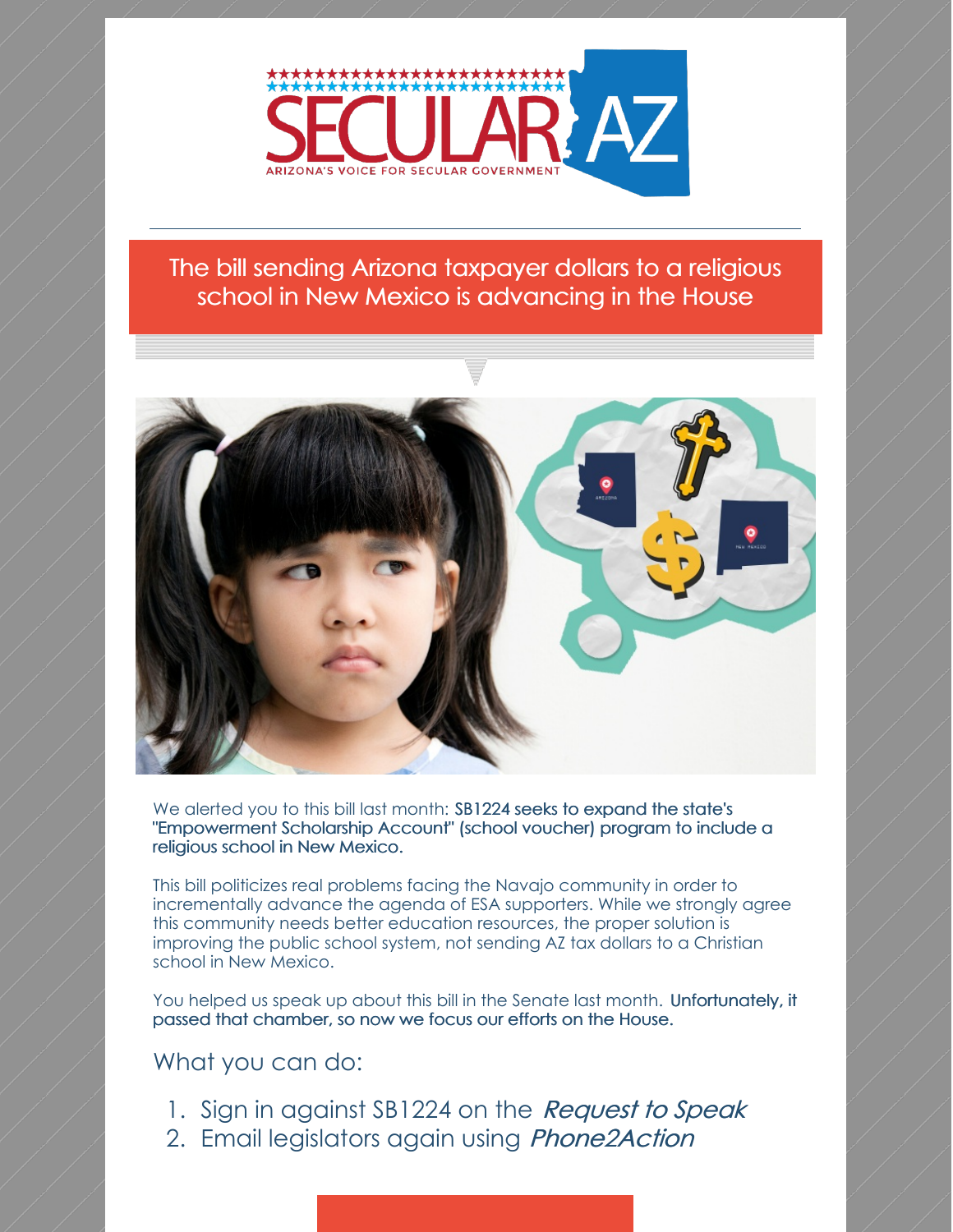#### Click to [oppose](https://p2a.co/cklG37c) SB1224

(New to Request to Speak or having troubles? Contact info@secularaz.org for help.)

## Ongoing issues:

## Fann still silent on invocations



Have you signed our petition yet to Senate President Fann about secular invocations?

On 2/24— Secular Day at the Capitol— atheist Senator Juan Mendez was denied his scheduled opportunity to deliver the Senate's opening prayer. Instead of the secular invocation that Secular AZ constituents from across the state expected to hear, a pointed religious prayer was delivered in its place.

Senate President Karen Fann has declined numerous requests over the past two weeks to meet with Secular AZ to discuss this ongoing issue of discrimination at the legislature.

If you haven't yet, please join us in taking one of the following actions:

- 1. Retweet *Tory's [message](https://twitter.com/ToryAZ/status/1232644660004130816) here* at President Fann [\(@FannKFann](https://twitter.com/fannkfann)) urging a meeting with Senator Mendez.
- 2. Sign our [petition](https://p2a.co/SzNRqe0) to President Fann here, demanding an end to religious invocations altogether

## Still watching HB2706

Following a contentious debate on the House floor, HB2706— the Christian Nationalist antitransgender bill invading girls' privacy- passed